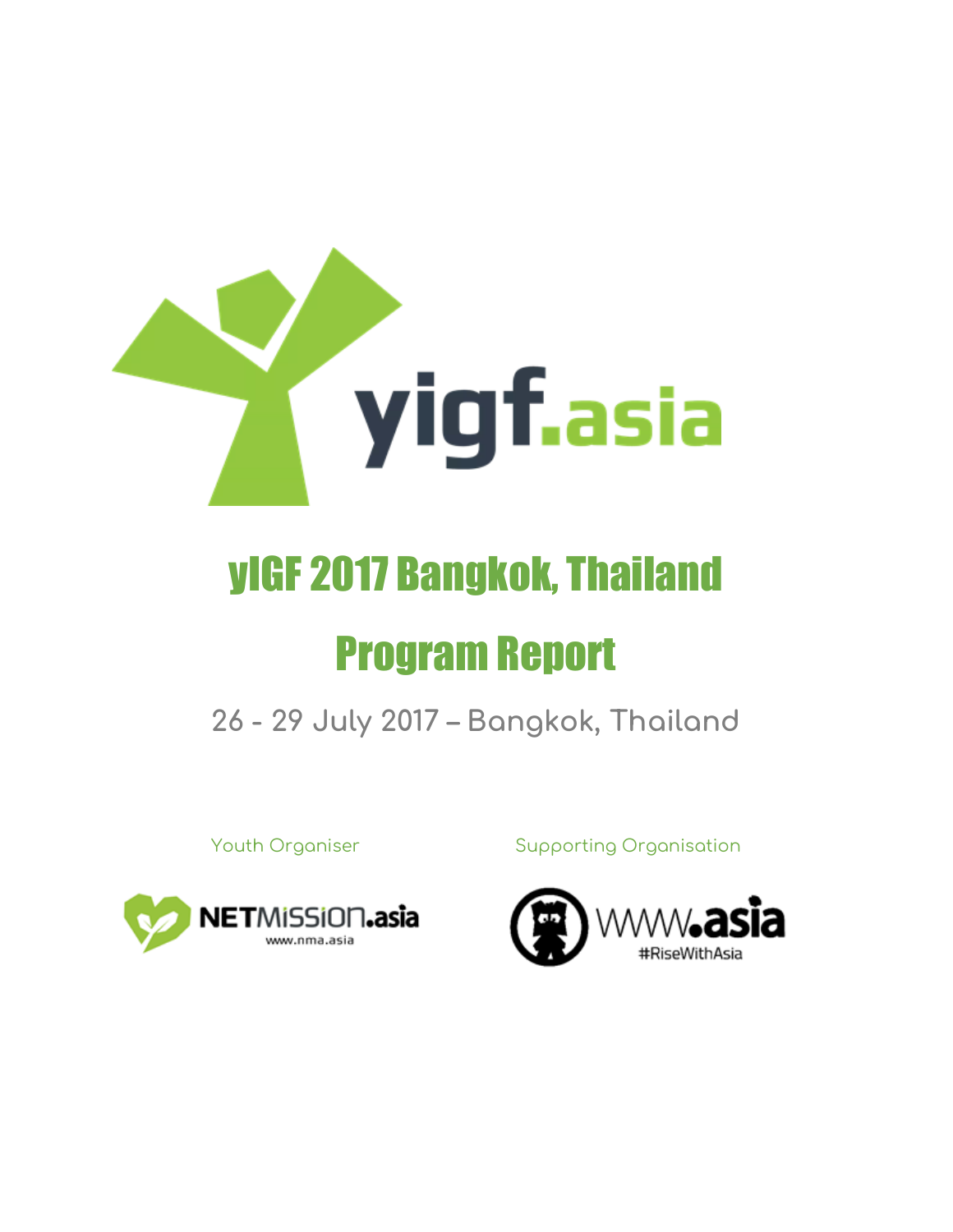### **Introduction**

We visited Chulalongkorn University, which is a reputable University in Asia, for organizing Youth Internet Governance Forum, Bangkok 2017. First of all, thanks for all supporting organisations, staff and participants to support NetMission Ambassadors in holding a youth engagement program in APrIGF. We have engaged 58 participants who came from 14 economies of the Asia Pacific region. Encouragingly, we have achieved more gender balance and sexual minorities included for better engaging different voices to multi-stakeholder approach discussion.

We highlighted the theme "How does social media shape our minds?" to respond to what we have happened in real life situations nowadays. Participants who came from Asia-Pacific had a bunch of interactive workshops with us to get themselves familiarized with the theme of yIGF this year. We designed interactive activities, such as Idea Wall, Role-play discussion, Initiative planning. All these interactive sessions gave us an opportunity to include different opinions to the table.

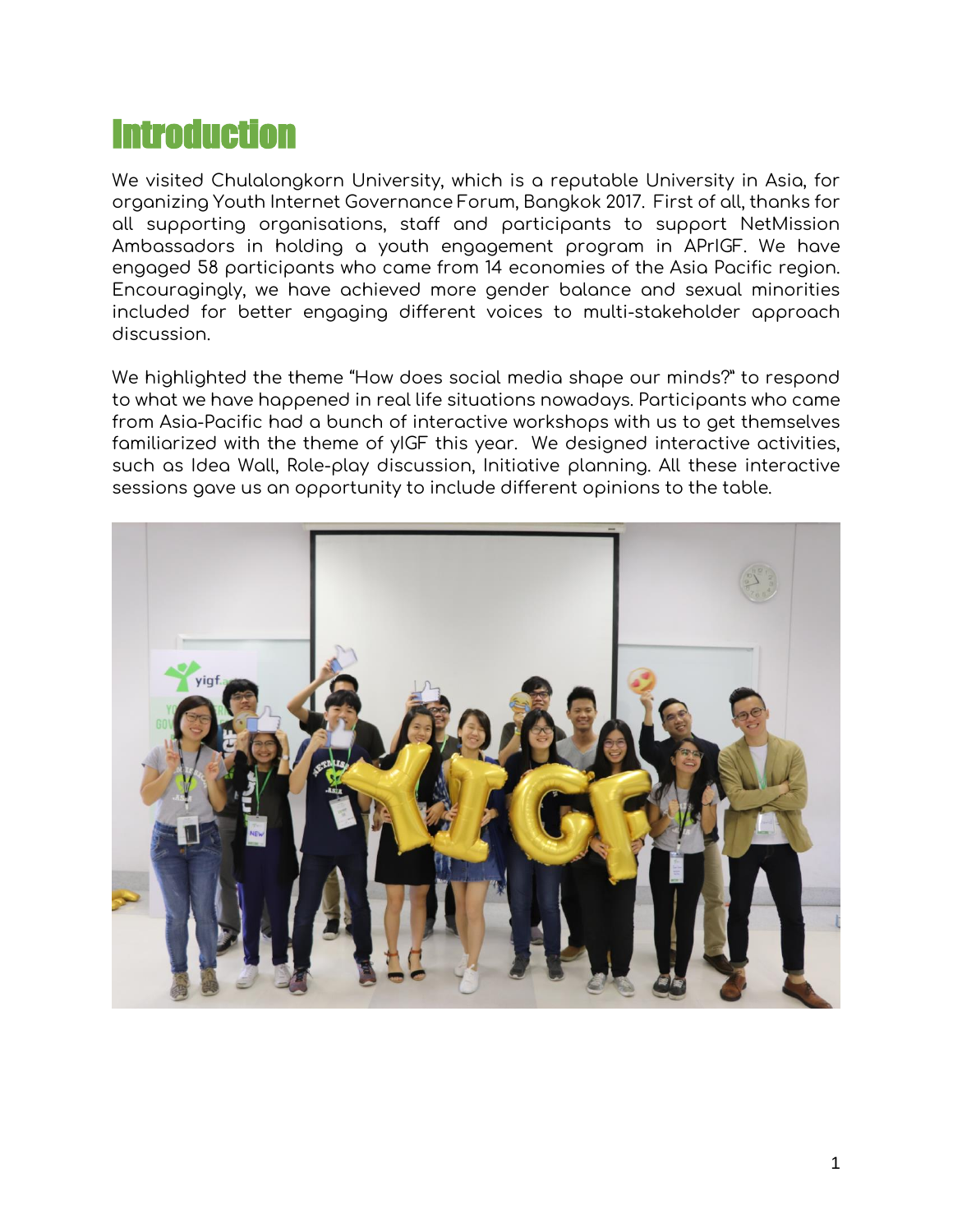## What is yIGF?

**Youth Internet Governance Forum (yIGF)** has firstly been initiated by a group of NetMission Ambassadors [\(www.netmission.asia\)](http://www.netmission.asia/) in 2010 in parallel with the Asia Pacific Regional Internet Governance Forum (APrIGF). It aims to raise the awareness of youth on Internet governance discourse and to encourage the young generation to have a more active engagement in policy discussion and the decision-making process.

Inspired by the Internet Governance Forum (IGF), a multi-stakeholder forum for policy dialogue on issues of Internet governance, the yIGF is also established in the same multi-stakeholder approach as the IGF.

yIGF is usually a 4-day-3-night camp in which participants are assigned with roles as one of the interest groups, including government, private sectors, and NGOs, to brainstorm their ideas and voice out their opinions on the issues of Internet governance from new perspectives.

yIGF provides an open platform for the youth to express and exchange their ideas and thoughts on Internet governance freely. It also serves as a preparation camp for them to understand various Internet issues and open their doors to international policy discussions. You might find more details on [www.yigf.asia.](http://www.yigf.asia/)

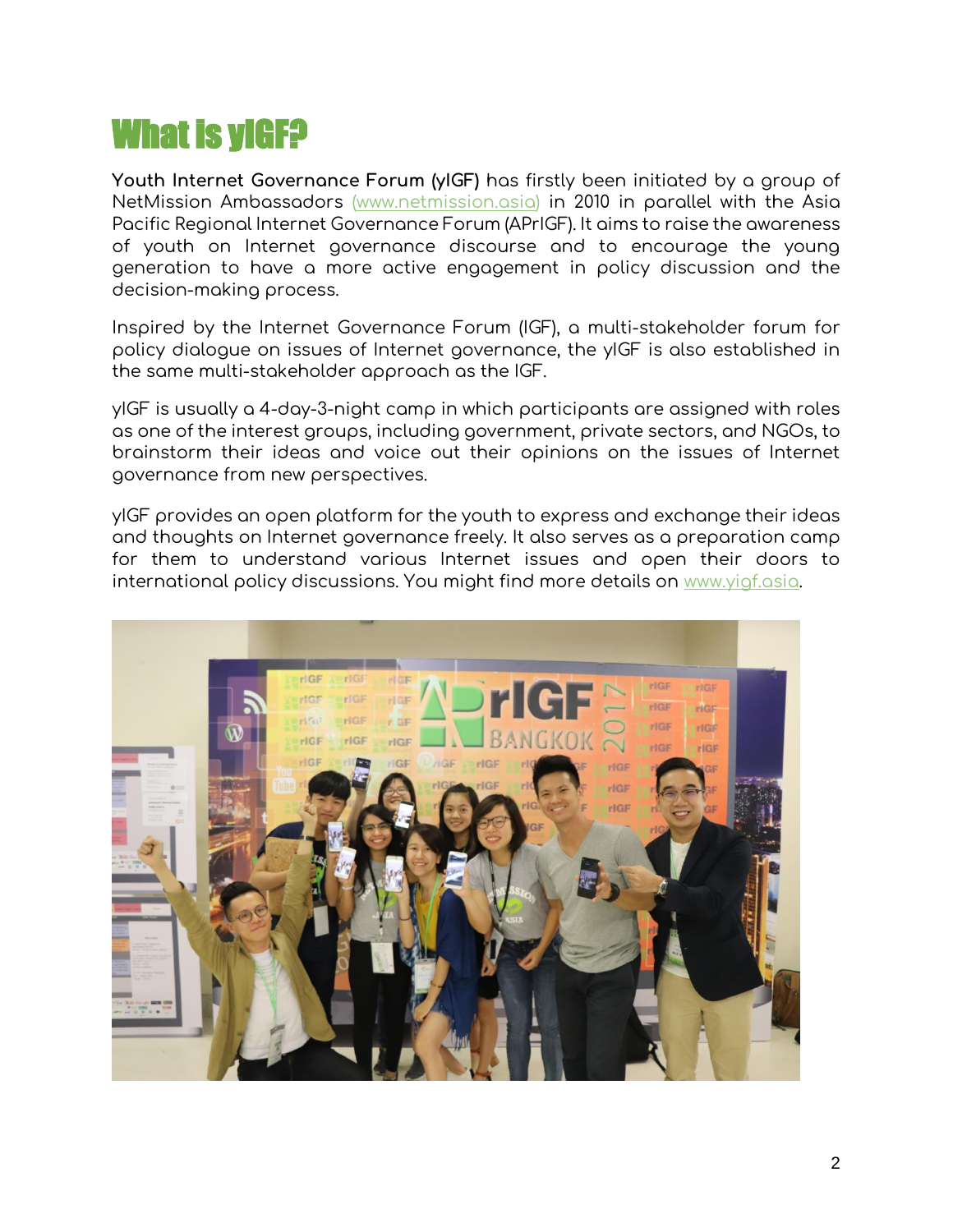## **Organiser**

**NetMission.Asia** is a network of passionate youth from Asia dedicated to engage and empower youth on Internet governance discourse with the aim to enhance youth mobility and create an impact in Asia.

Students from top tertiary institutes or universities are recruited every year and will be provided with a series of training workshops. We are endeavoring to empower young minds and to constructively contribute to the local, regional and global Internet governance discourse through organising the Hong Kong Youth Internet Governance Forum (HKyIGF), international conferences and community projects.

NetMission Ambassadors are actively participating in various international Internet conferences, including ICANN meetings, IGF, APrIGF, Asia Pacific Internet Governance Academy (APIGA) and Asia Pacific Next Generation Camp (APNG Camp).

To support and encourage youth participation in Internet governance, the ambassadors have been organising the yIGF in the Asia-Pacific region, including Singapore, Tokyo, Seoul, Delhi, Macao, Taipei, Bangkok, Port Vila and Vladivostok since 2010.

The NetY Program [\(www.nety.asia\)](http://www.nety.asia/) is also initiated for further outreach to secondary school students from 2012 to 2014 by partnering with the Chinese YMCA of Hong Kong. In 2016, it was first marked as HKyIGF [\(hk.yigf.asia\)](http://hk.yigf.asia/) followed with a 3-day-2-night camp and an Internet Summit with the same approach used in the yIGF model.

| Jul | - Hong Kong Youth Internet Governance Forum (HKyIGF), Hong Kong |
|-----|-----------------------------------------------------------------|
|     | - Youth Internet Governance Forum, Bangkok                      |
| Aug | - Asia Pacific Internet Governance Academy (APIGA), Seoul       |
| Dec | - Internet Governance Forum (IGF) 2017, Geneva, Switzerland     |

The highlight of NetMission Activities in 2017 are as follows: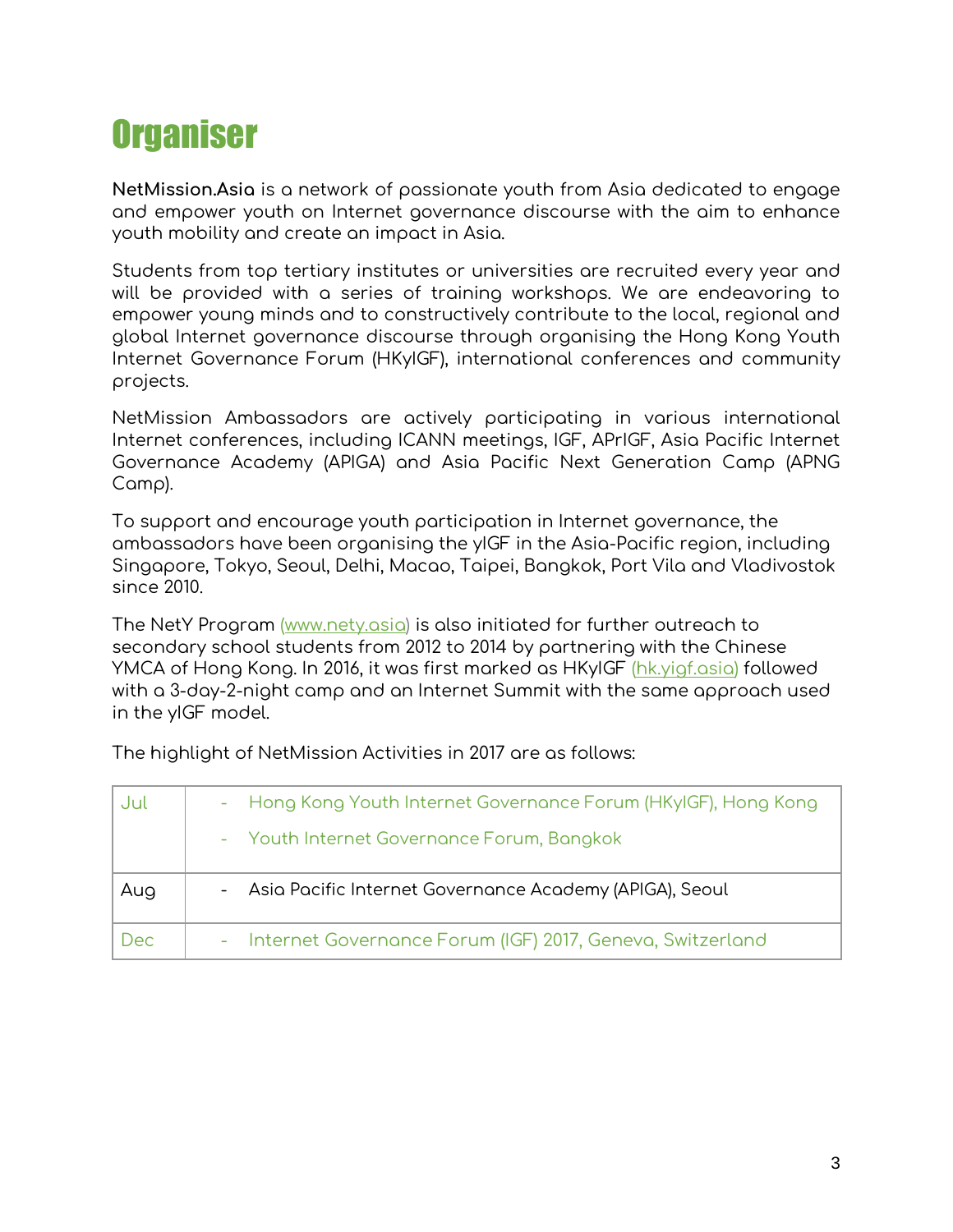## Highlight Summary

#### 1. IDEA Wall

Participants were invited to put on a memo pad what their most concerned Internet Governance issue is. After categorizing their answers, the following topics and issues have been identified: Cybersecurity, Access, Freedom of Speech, Cyberbullying, Net Neutrality, Privacy. Participants split into groups, either in the topic that they wrote down or another topic they want to hear other views' form to have a fruitful discussion. This aims to engage the participants from diverse backgrounds to discuss issues that are relevant to them and their region and compare it with others. This way, they can build connections and find relevant actors that have similar concerns as them.

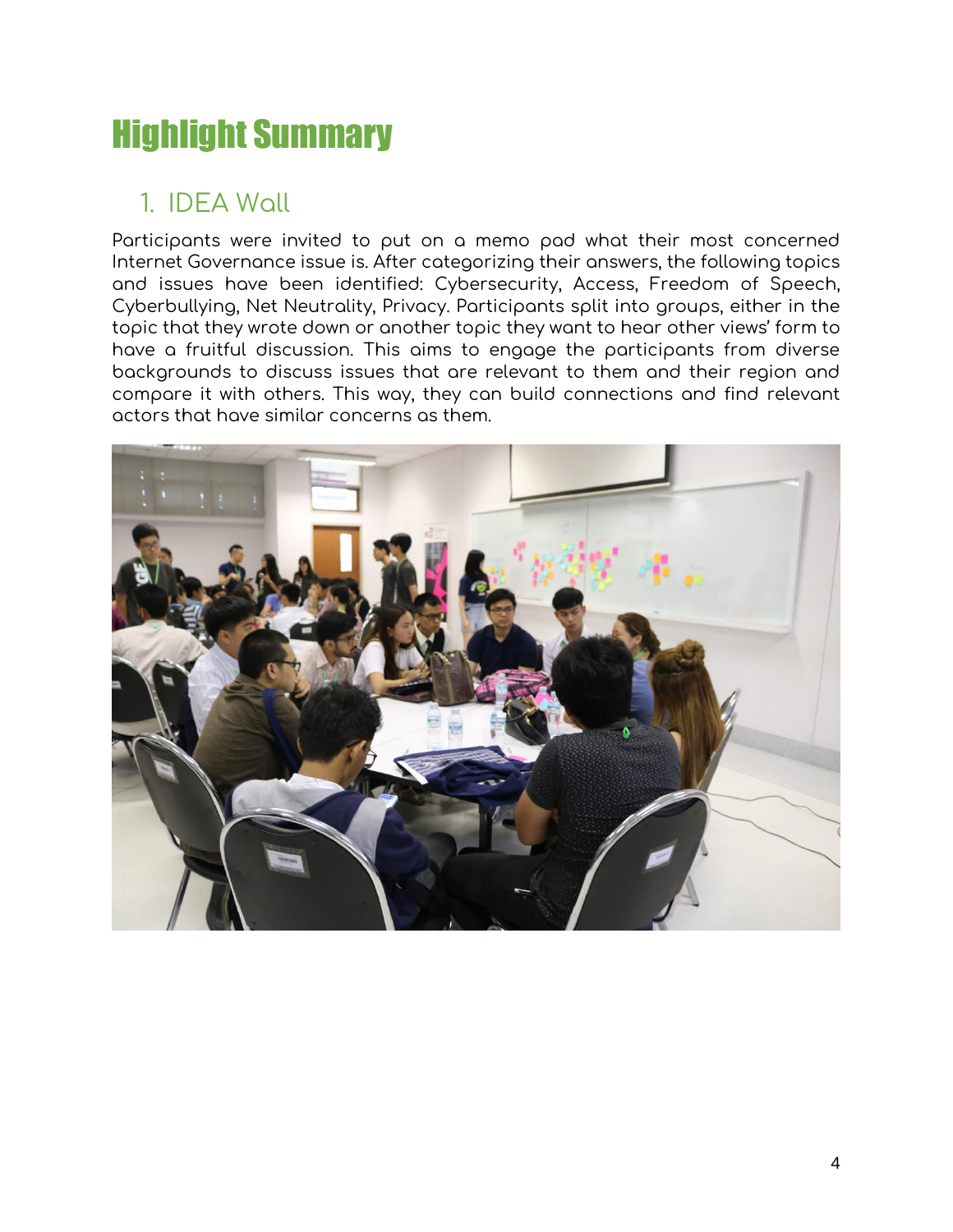#### 2. Role-play discussions

One role-play discussion was held this year that span the entire three days of YIGF. Participants are divided into three committees to discuss the Privacy Protection Bill. They were expected to write an action-plan after discussion/debate with different stakeholders in their respective committees. The three committees are 1. Freedom of Speech 2. The Right to be Forgotten 3. Social Media and Advertising Strategies. Each committee is divided into three sectors: Business, Government and Civil Society. Participants took the roles of government officials, search engine providers and Non-Governmental Organizations (NGO). At the end, each committee produced an action plan based on the consensus that their group has reached.

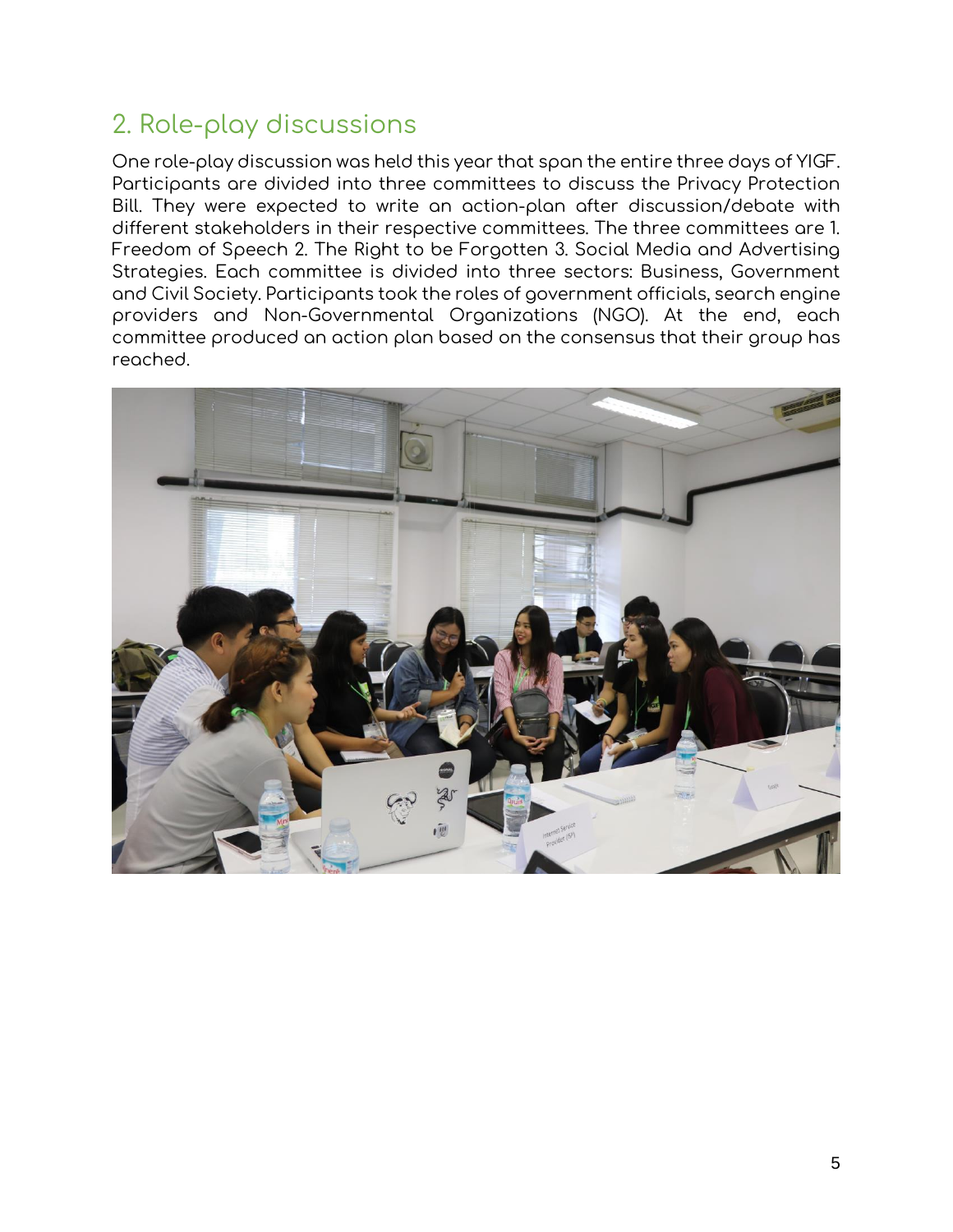#### 3. Data War

NetMission Ambassadors organized a Data War game/simulation in order to promote the importance of collaboration, communication, and multistakeholderism. Participants are divided into companies (Apple, Tencent, Bloomberg, Facebook, Microsoft, and Google). Each company has different assets (data and capital) and different sets of skills. The goal is to win as much money as they can through different means including negotiating their resources, trading skills and investing.

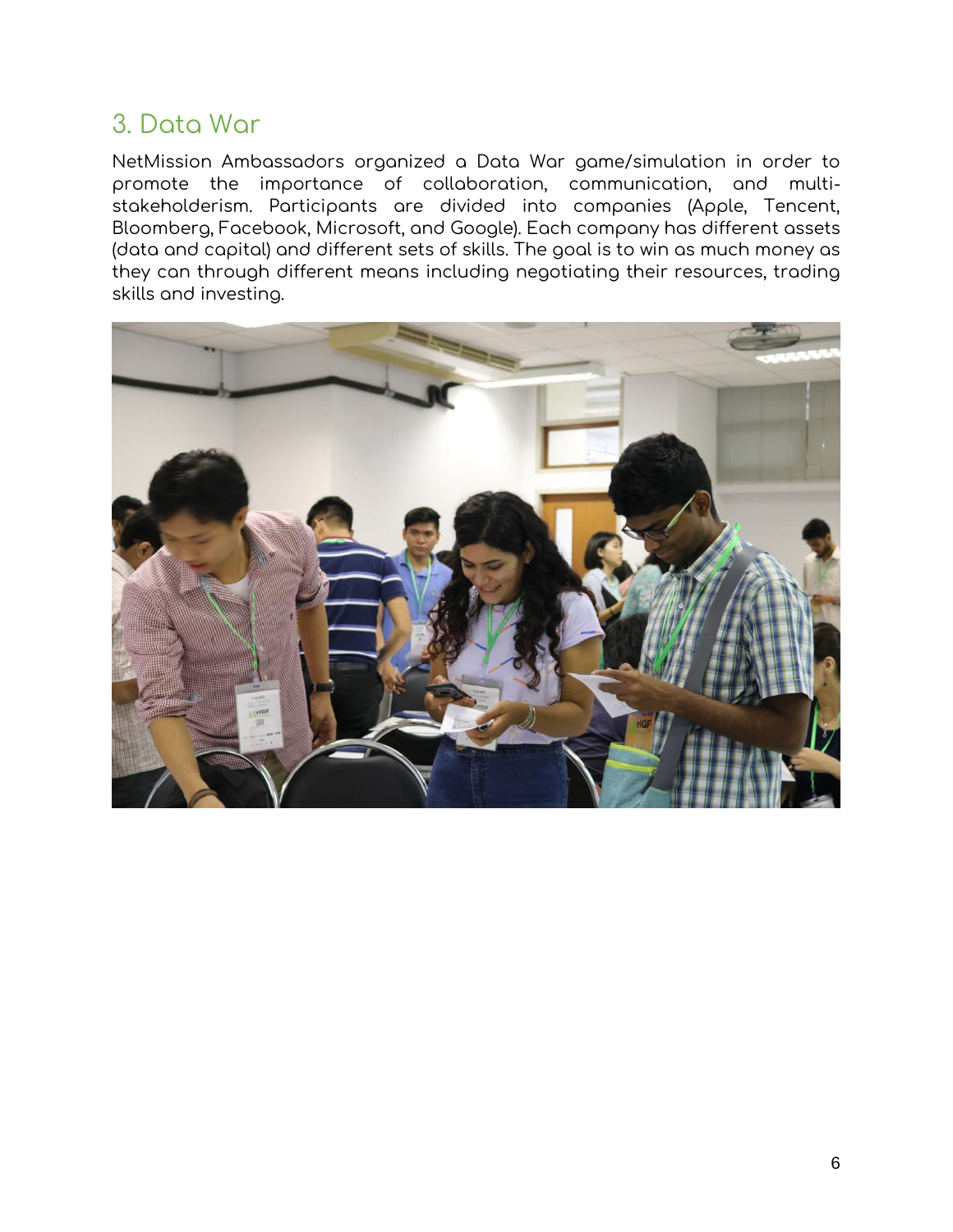#### 4. Future Initiatives

The Future Initiative session was held on the last day of the YIGF, to put together what the participants have learned, experienced and discussed into action. The session aimed to encourage youth to come up with their own suggestions on how to bring back what they have learned in YIGF to their community, to address a pressing issue in their community and also to bring the power of youth forward. Given the diverse set of participants this year, they were divided into countries and regions to better utilize their resources and make it community-relevant. The groups are from The Philippines, Thailand, Bangladesh, India, Pakistan, Nepal, Cambodia, Taiwan, Sri Lanka, Afghanistan, China, Malaysia, and Myanmar.